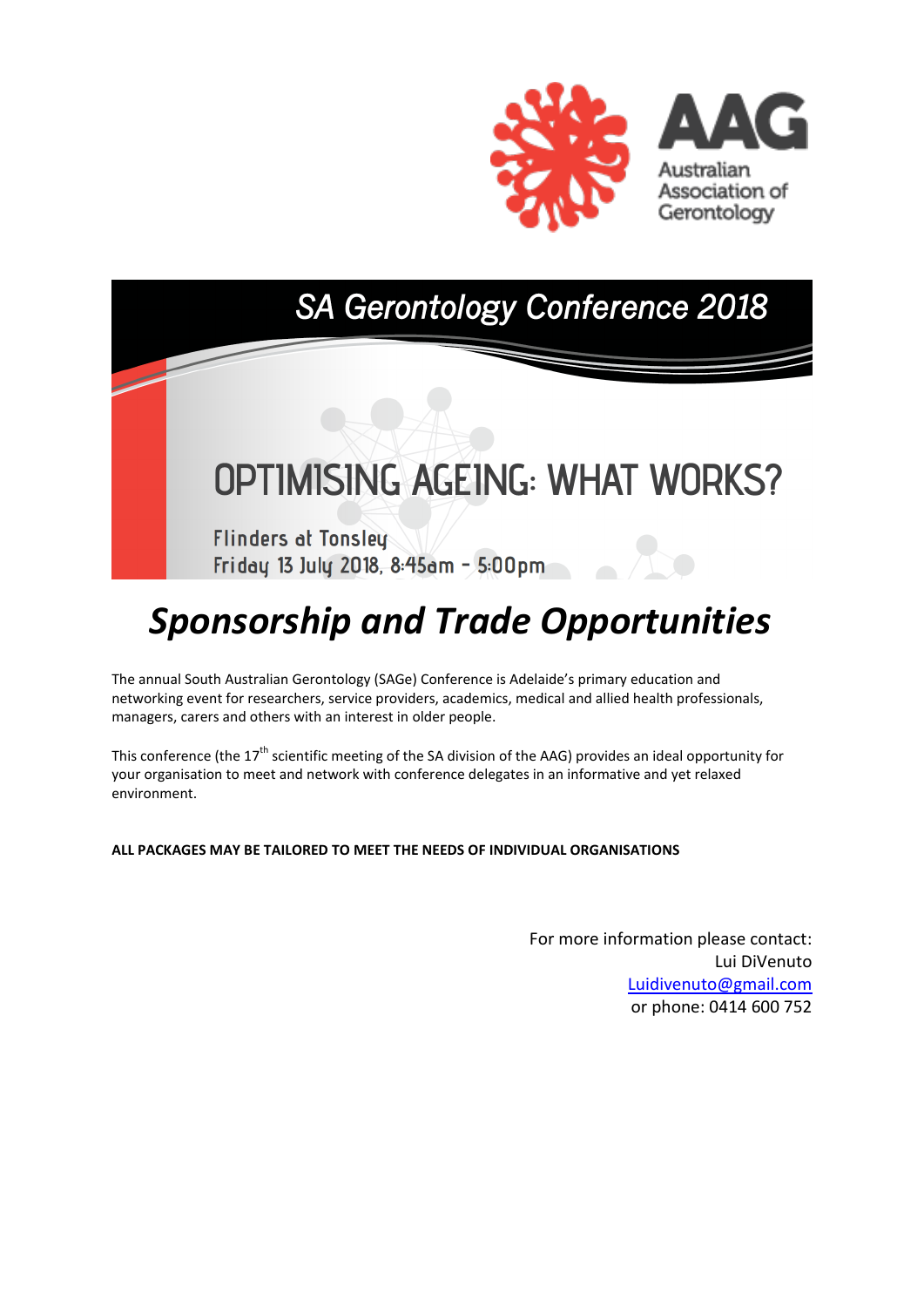The Australian Association of Gerontology (AAG) is Australia's peak national body linking professionals working across the multidisciplinary fields of ageing. Since 1964, AAG has connected professionals with an interest in gerontology to help them collaborate and exchange information on ageing.

Members connect through forums, workshops, seminars and conferences, as well as through participation on committees and special interest groups.

The multidisciplinary nature of our Association is one of our key strengths.

With around 1000 members across every State and Territory in Australia, our members include geriatricians, academics, researchers, nurses, policy makers, allied health professionals, social workers, consultants and other gerontology specialists.

## *AAG's goal is to expand knowledge of ageing in order to improve the experience of ageing*

The 17th annual SA Gerontology Conference (SAGe) will be presented by the SA Division of the Australian Association of Gerontology at Flinders at Tonsley on Friday 13 July 2018.

This conference will bring together a wide range of people with an interest in ageing and offers a great opportunity to share innovative work and recent knowledge in this field.

The SA Conference Committee has a proven reputation for innovation and creativity in developing both themes and supporting images and logos for its conferences. We spend much time in the development and design to ensure that delegates have a new experience each year.

Sessions will address the conference theme of 'Optimising ageing: What works?'. Supporting a positive/successful ageing experience could be:

- Tackling inequity
- Co-design
- Caring
- Workforce
- Health promotion
- Positive ageing
- Diversity
- Reform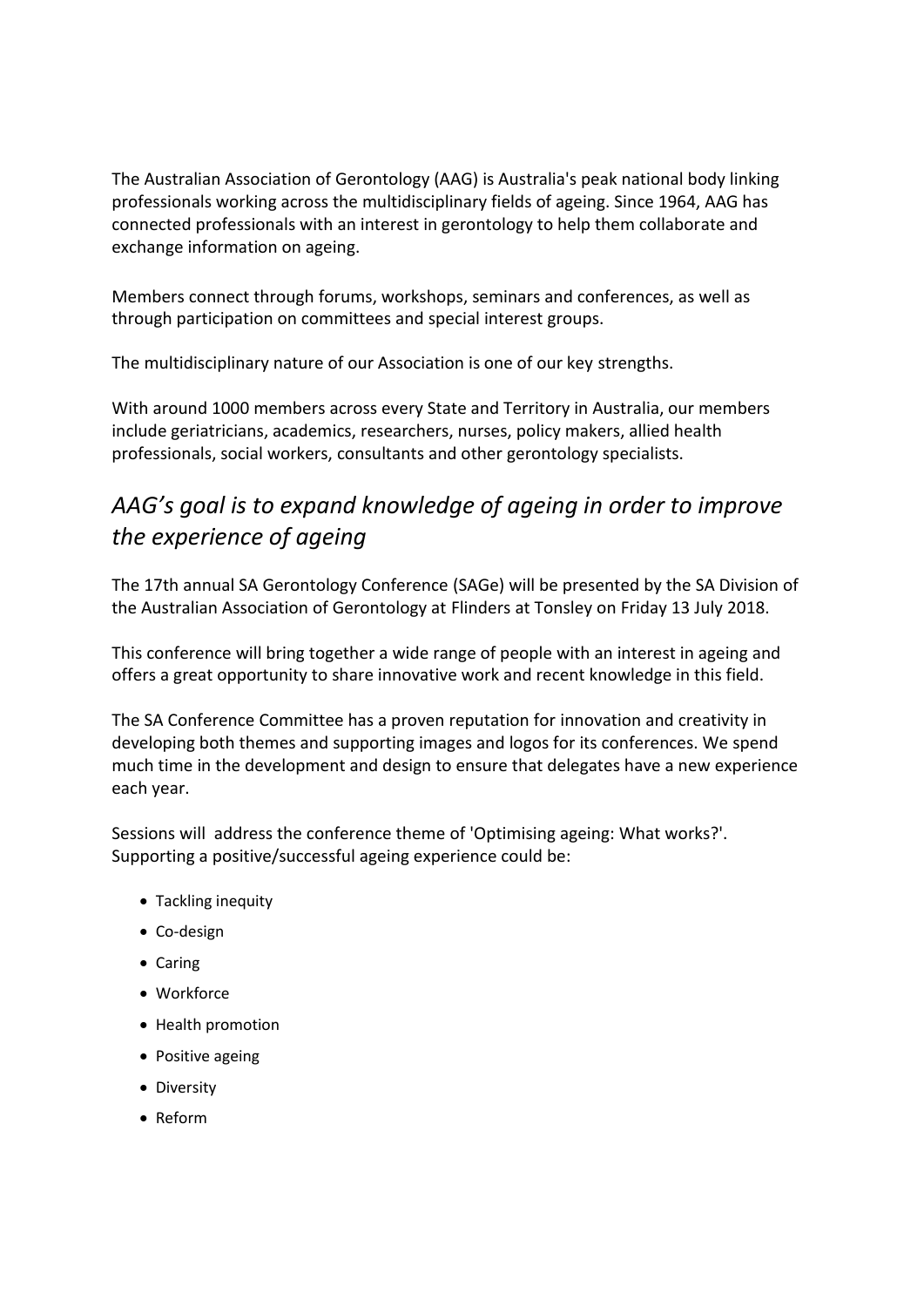# **Delegate Profile**

SAGe Conferences typically attract in excess of 150 delegates. Delegates may be professionals working in the field of ageing in research, education, service provision and policy, and include:

- Doctors General Practitioners and Geriatricians
- Researchers
- Nurses
- Allied Health Professionals
- Social scientists
- **•** Planners
- Economists
- Service Providers including Board members, Managers and Direct Care Workers

Delegates are expected from all over South Australia. A small number of interstate delegates may also attend. The Conference provides sponsors and exhibitors with exposure and access to delegates who have the capacity to purchase goods and services or make decisions on purchases of major products and services.

# **Conference Venue and Program**

The innovative Flinders University at Tonsley provides an excellent venue for this conference, with fabulous facilities and easy access.

The conference itself will feature a range of keynote presenters and symposia as well as concurrent oral presentation sessions, and continue with the successful pitch presentation formula.

Post conference drinks are an established tradition of the SAGe conference and these take place immediately on the closing of the conference and are included with all full delegate registrations. This is a key networking event and is popular with SAGe conference delegates.

The following opportunities are available for your organisation to be involved with this growing industry and vibrant association. All packages may be tailored to meet individual need**. All packages include GST**

| <b>Level</b>                 | Value           |
|------------------------------|-----------------|
| Gold                         | \$5,000         |
| Silver                       | \$2,500         |
| <b>Bronze</b>                | \$1,000         |
| <b>Trade Exhibitor</b>       | \$1,000         |
| <b>Brochure Distribution</b> | \$400           |
| Staff development packages   | \$500 - \$2,000 |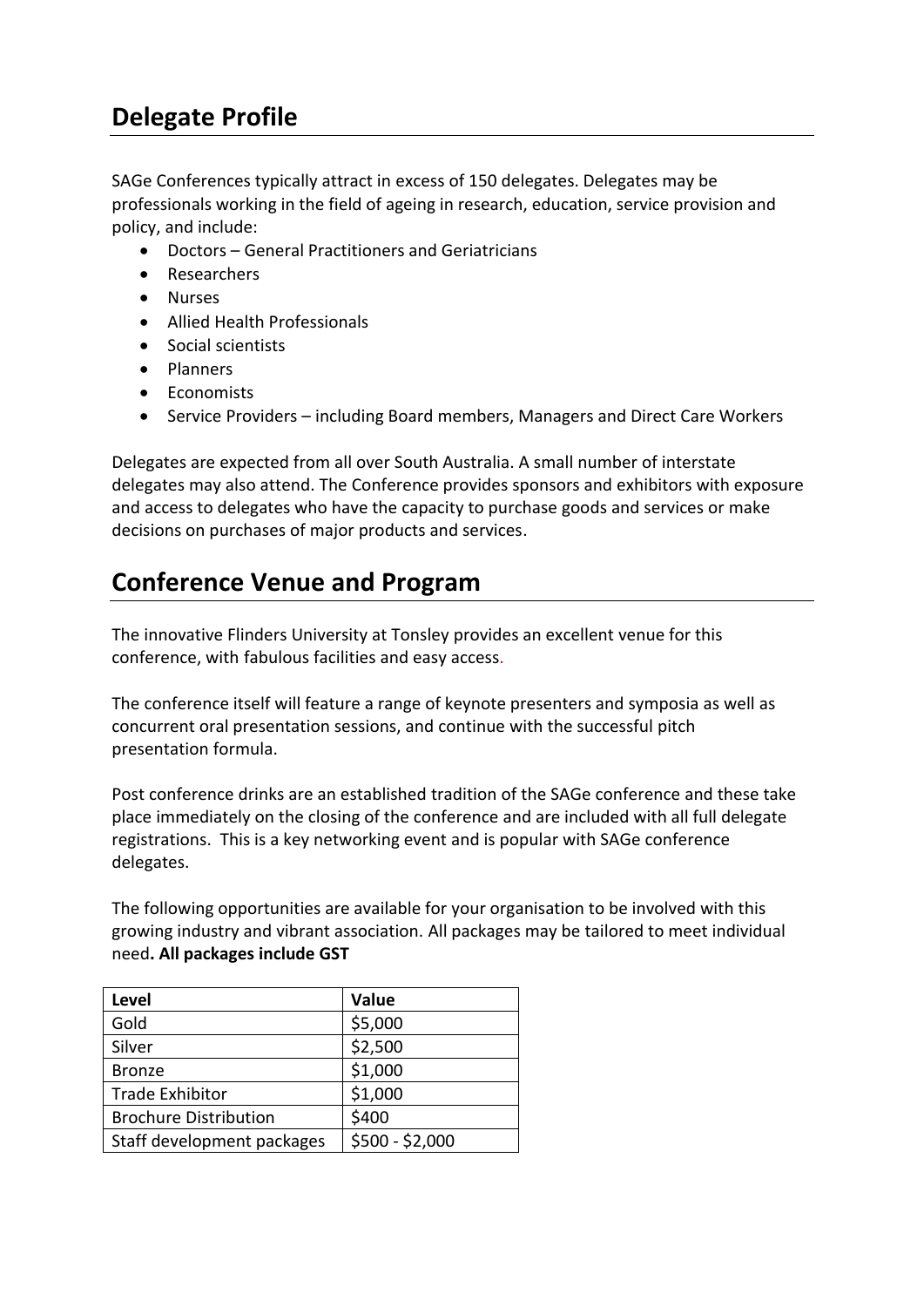As gold sponsor of the 2018 SAGe Conference your organisation is able to demonstrate its support and commitment to gerontology and the AAG's aim of improving the experience of ageing in Australia. The Gold Sponsor will receive considerable exposure and recognition through:

- Acknowledgement as Gold Sponsor during the Opening and Closing plenaries
- Recognition as the Gold Sponsor on all conference material including the Conference Registration and Conference Program
- Acknowledgement as Gold Sponsor on all Conference signage
- An opportunity to provide a representative to formally address the Conference delegates via the introduction to one of the available Main Sessions
- Acknowledgement as Gold Sponsor during the Post Conference Networking function
- Corporate signage displayed for the duration of the Conference
- 3 complimentary Conference registrations
- 5 registrations at the Corporate rate
- Organisation brochures able to be distributed to delegates upon arrival
- Complete list of delegate contact details provided after the Conference
- Complimentary exhibition space available (confirmation required)
- 8 complimentary tickets to the post conference networking event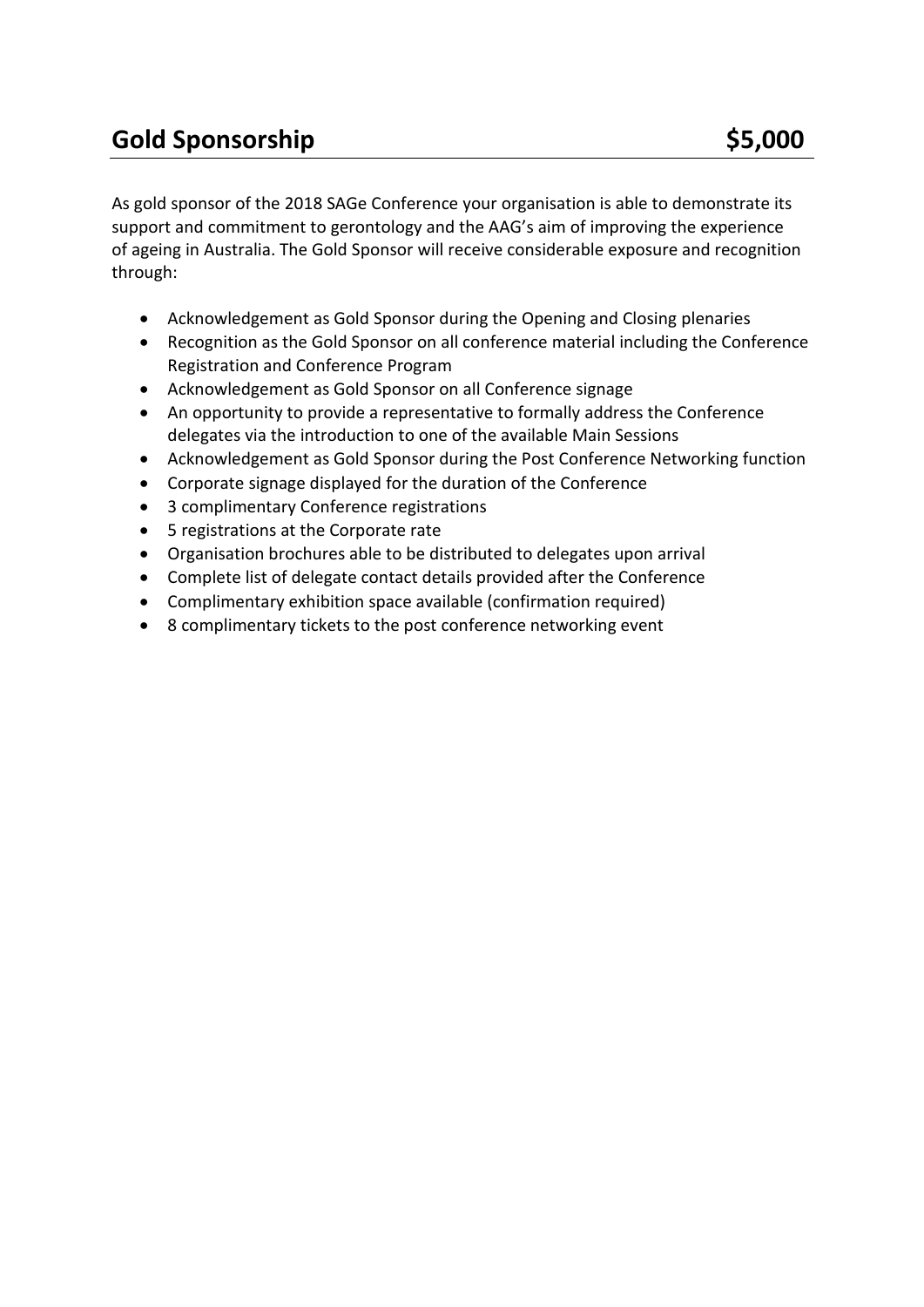As a silver sponsor of the 2018 SAGe Conference your organisation will receive considerable exposure and recognition during the Conference as well as promotion as the sponsor of the Conference lunch or the Post Conference Networking event that provide an opportunity for delegates to meet in a relaxed environment. Silver Sponsors receive considerable opportunities for recognition through:

- Recognition as a Silver Sponsor on the Conference Program
- Acknowledgement as a Silver Sponsor on all Conference signage
- Corporate signage displayed during the Conference
- 2 complimentary Conference registrations
- 2 registrations at the corporate rate
- Complete list of delegate contact details provided after the Conference
- Complimentary exhibition space available (confirmation required)
- Organisation brochures able to be distributed to delegates upon arrival
- Recognition as a Silver Sponsor at the Post Conference Networking event or Conference Lunch
- 3 complimentary tickets to the Post Conference networking event

## **Bronze Sponsor** \$1,000

This package will give your organisation a high profile for a specialised session of the Conference and will be appropriate to the theme or main focus of the conference presentations during the session. Bronze Sponsors receive opportunities for recognition through:

- Recognition as a Bronze Sponsor on the Conference Program
- Recognition as a Bronze Sponsor during the sponsored session
- Acknowledgement on the Conference website including name, logo and link to your website
- 1 complimentary Conference registration
- 1 registration at the corporate rate
- Organisation brochures able to be distributed to delegates upon arrival
- Complete list of delegate contact details provided after the Conference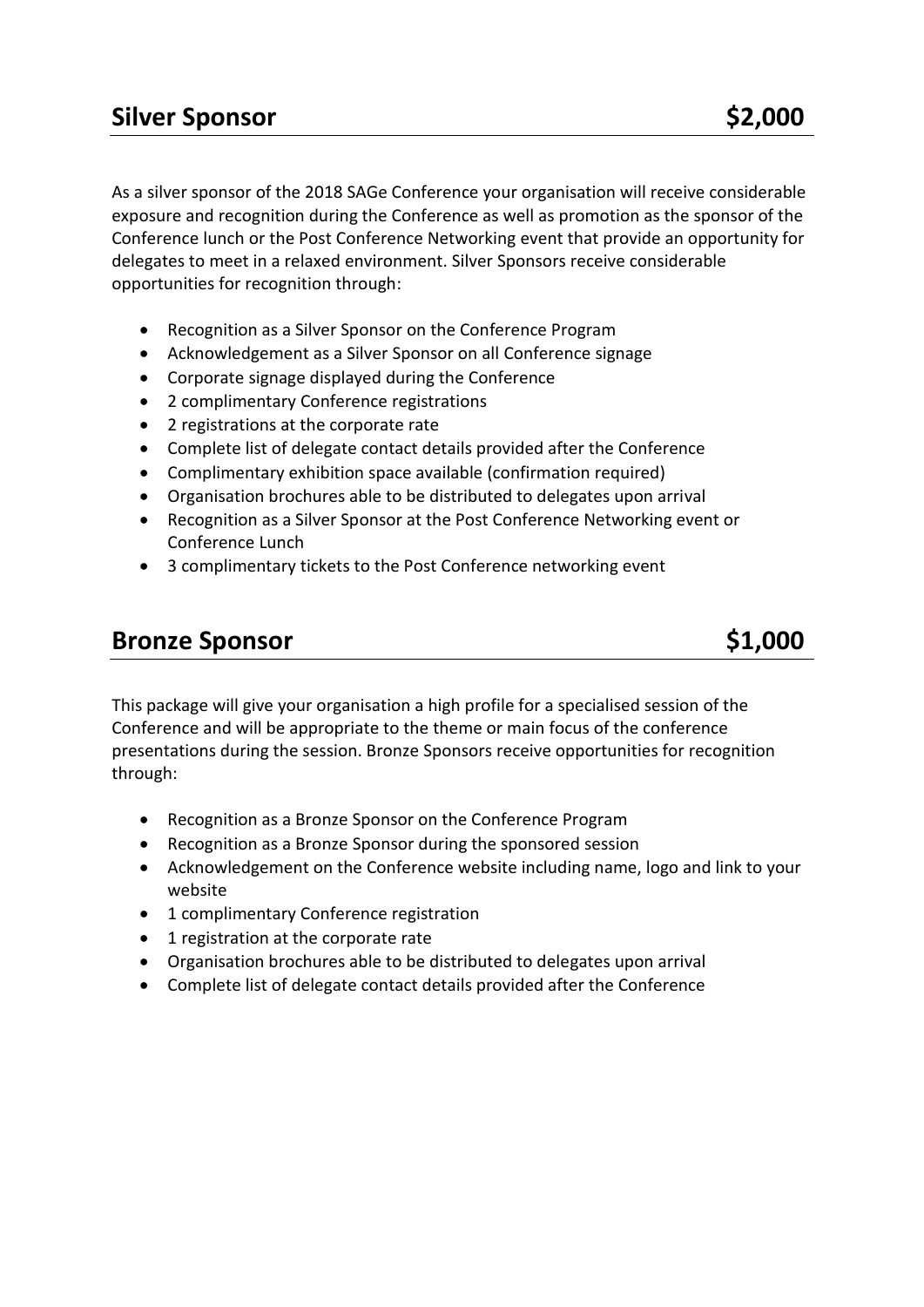These opportunities are available for organisations who wish to send a number of staff members to the Conference, and have supporter benefits:

- Recognition as a supporter during the conference proceedings
- Corporate banner displayed during the conference in the exhibition hall (supplied by Supporter)
- 50% discount on the price of a trade display if requested

**SD \$500** gives 5 staff members the opportunity to attend (\$1,000 value)

**SD \$1000** gives 10 staff members the opportunity to attend (\$2,000 value)

**SD \$1500** gives 15 staff members the opportunity to attend (\$3,000 value)

**SD \$2000** gives 20 staff members the opportunity to attend (\$4,000 value)

Organisations may choose to distribute registrations to staff, volunteers, other organisations, community members. This is a flexible development package that can be tailored to meet your needs.

## **Other Sponsorship Opportunities**

### **Trade Exhibitions** \$1,000

Trade exhibitors add value to the Conference by providing displays that appeal to delegates. Trade exhibitors are expected to register for the Conference at the corporate rate. There is no extra cost for trade exhibition space. Please contact the Conference Chair if you are interested in a trade exhibition to be displayed during the Conference, we are happy to negotiate.

### **Brochure Distribution \$400**

Your organisation may provide promotional material which will be available to all delegates at the registration point. A maximum of one A4 brochure or booklet is permitted.

### **In-kind Support Discuss this with the Conference Chair**

Please contact the Conference Chair if you are interested in providing in-kind support for the Conference. A number of opportunities will be available.